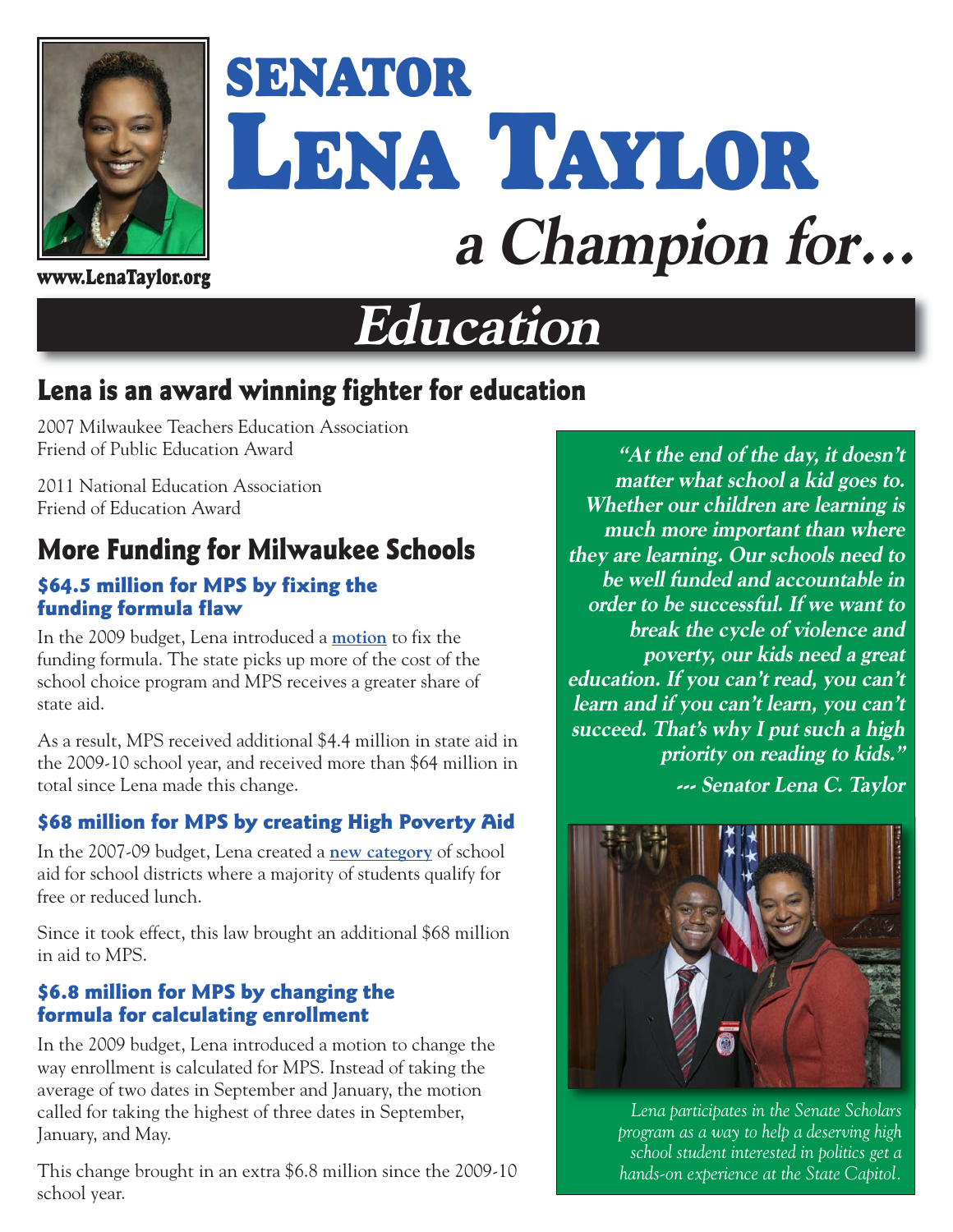#### **\$637,000 for area schools through increased revenue limits**

In the 2009-2011 budget, Lena **[increased the revenue limits](http://legis.wisconsin.gov/eupdates/sen04/Issue%20Papers/2009%20Motion%20%23700.pdf)** for school district expenditures on school safety, school nurses, and transportation costs.

This budget also increased revenue limits for energy efficiency, which brought \$137,000 to Glendale Public Schools and \$500,000 to Shorewood Public Schools.

#### **\$1.125 million Milwaukee Summer Reading Project funding bill**

Lena authored **[AB-338](http://docs.legis.wisconsin.gov/2015/proposals/ab338)**, bipartisan legislation to provide more than \$1 million to fund the Milwaukee Summer Reading Improvement Project.

The program focuses on kids in grades 1-3 who tested below their respected grade in reading. Lena believes that getting to these kids when they are young will have a tremendous opportunity to increase their ability to succeed at not only reading, but other subjects in the future.

### **More Accountability for ALL Milwaukee Schools:**

#### **Negotiated a Compromise to the Doyle/Barrett MPS Plan:**

In 2009, as part of their application for funding from President Obama's Race to the Top Program, Gov. Jim Doyle and Mayor Tom Barrett proposed legislation that would have given the Milwaukee Mayor the power to appoint the MPS Superintendent and Board of Directors.

Lena sat down with Gov. Doyle and worked out a version of this bill that would protect Milwaukee citizens' ability to elect their own school board.

Lena then sat down with Gov. Doyle, State Superintendent Tony Evers, and representatives from MPS and the teachers unions to work out a compromise that would protect the MPS board's autonomy while also ensuring that we were making the kinds of real reforms that would allow Wisconsin to be eligible for Race to the Top funding.

The result of these negotiations was **[2009 Act 215](http://docs.legis.wisconsin.gov/2009/related/acts/215)**, which gives the State Superintendent of Public Instruction the power to identify school districts with struggling schools and work with their elected school boards to make a comprehensive plan for corrective action.

• Across the state, schools and districts in this program have significantly improved at closing achievement gaps, and are now closing achievement gaps as fast as schools not in the program.



*With more than 84% of Milwaukee sc* **[students](http://milwaukeesucceeds.org/files/6514/0422/4872/Milwaukee-Succeeds-Milestone-Report-2014.pdf)** *reading below grade level, Lena takes every chance she can to reinforce literacy to all school kids. That's also why she authored a bill to bring in more than \$1 million to the Milwaukee Summer Reading Project.* 

• In rural and suburban areas, schools in the program are now closing math and reading gaps even faster.

Since this plan became law, MPS and Superintendent Evers have worked together to implement a number of successful reforms, including **[Positive Behavioral Intervention](http://legis.wisconsin.gov/eupdates/sen04/Issue%20Papers/2011-12%20CAR%20Overview%20-%2008192011.docx) [System](http://legis.wisconsin.gov/eupdates/sen04/Issue%20Papers/2011-12%20CAR%20Overview%20-%2008192011.docx)**, which reduced the suspension rate in MPS by twelve percentage points.

#### **School Choice Accountability**

As part of the 2009 budget, Lena passed a series of sweeping reforms to the Milwaukee Parental Choice Program.

- Required choice schools to give their students the same test used to evaluate public school students
- Created a position in the state Department of Public Instruction to review choice schools' financial statements.
- Require choice schools to adopt academic standards in math, science, reading, writing, geography, and history.
- Require choice schools to receive accreditation from an independent agency before participating in the program.